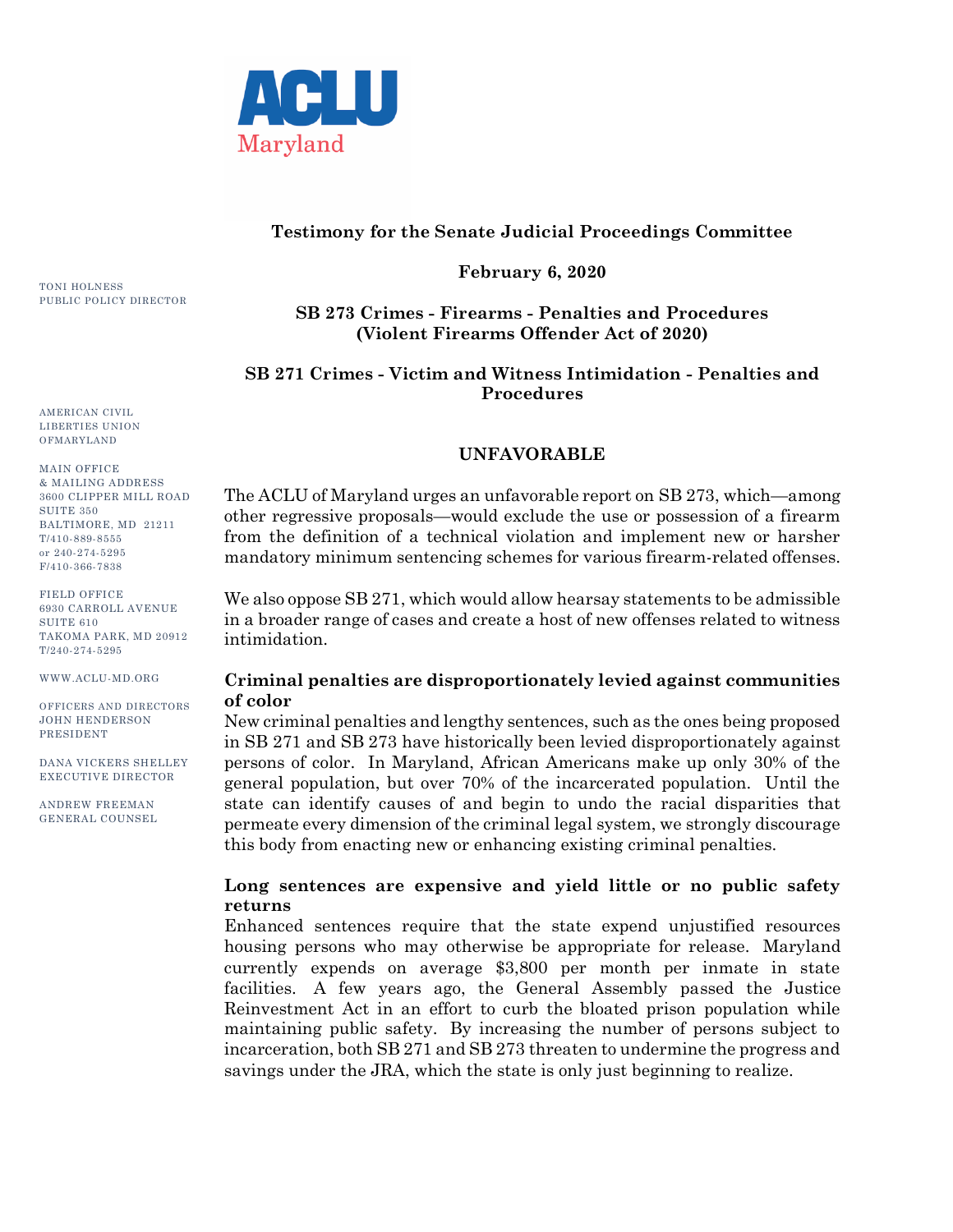Moreover, no evidence indicates that there is a public safety benefit to increasing sentence lengths. Indeed, the evidence shows that more severe sentences do not deter crime more effectively than less severe sentences.1 In researching the correlation between severe sentences and crime deterrence, Professors Durlauf & Nagin found that the marginal deterrent effect of increasing already lengthy prison sentences is modest at best and evidence suggests the possibility of a negative criminogenic effect from imprisonment.<sup>2</sup>

In the its final report to the General Assembly, the Justice Reinvestment Coordinating Council noted:

A growing body of criminological research demonstrates that prison terms are not more likely to reduce recidivism than noncustodial sanctions. For some offenders, *including drug offenders*, technical violators, and first-time offenders, studies have shown that prison can actually increase the likelihood of recidivism. There is also growing evidence that, for many offenders, adding days, months, or years to prison sentences has no impact on recidivism.3 (*internal citations omitted)*

For the forgoing reasons, the ACLU of Maryland respectfully urges an unfavorable report on SB 271 and SB 273.

<sup>1</sup> Durlauf & Nagin, *Imprisonment and Crime: Can Both Be Reduced?,* 10 CRIMINOLOGY & PUBL. POL'Y, 13, 37-38 (2011)

<sup>2</sup> *Id.*

<sup>3</sup> Maryland Justice Reinvestment Coordinating Council—Final Report (December 2015).